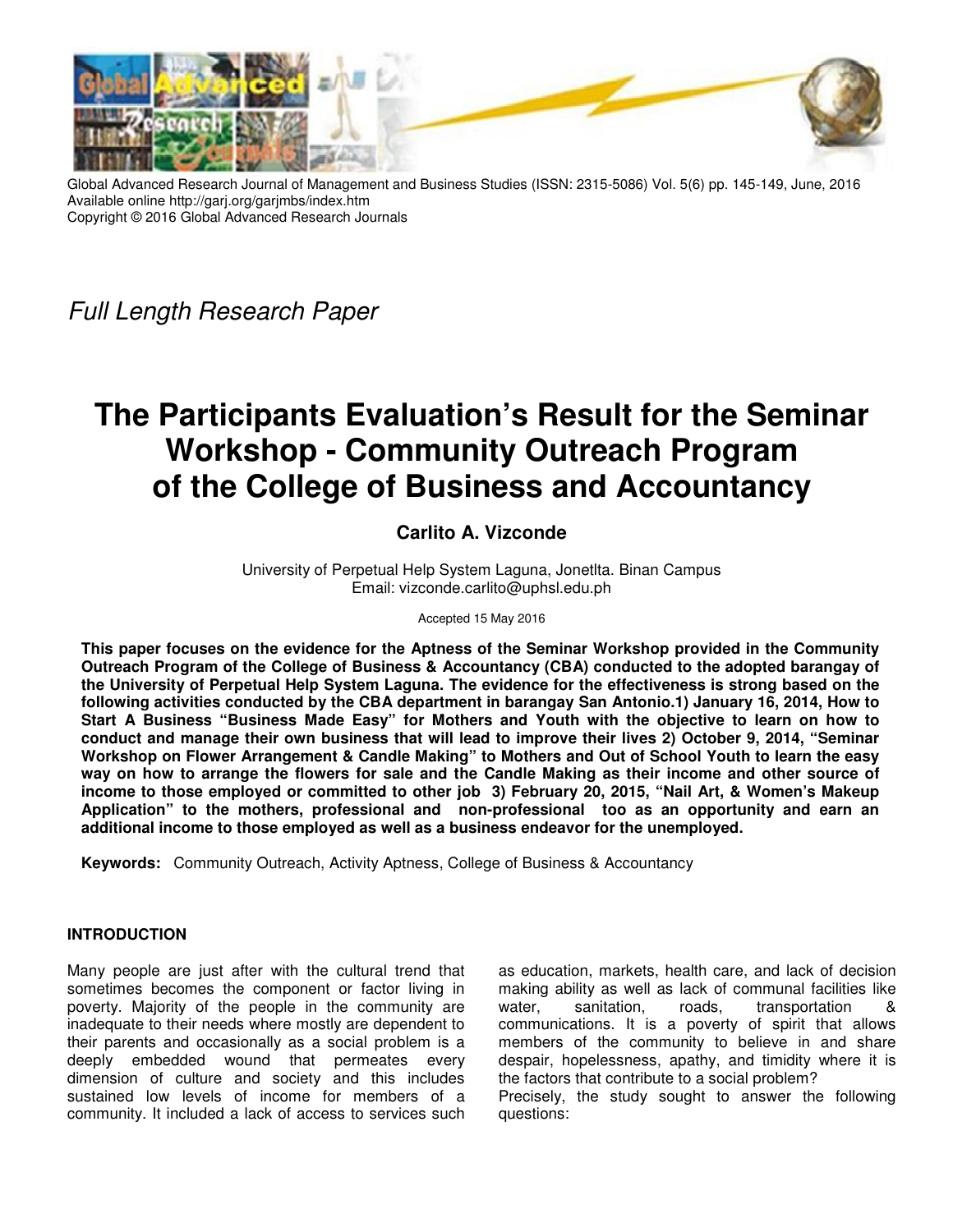1. Are the services provided by the College of Business & Accountancy was appreciated by the recipient?

2. Will it be the answer to the needs of participant of the said seminar?

3. Will it be the stimulus towards the recipient success?

 Outreach program has been among the most frequently implemented interventions as it can reach and answer the above problems in the community. It is essential to question effectiveness of the outreach in reaching the needs and problem of the residents. The College of Business & Accountancy of the University of<br>Perpetual Help System Laguna (UPHSL) in Perpetual Help System Laguna (UPHSL) in acquiescence to its objectives i.e. to provide avenues for meaningful pastime/leisure that can stimulate physical and psychological enhancement and the utilization of research findings for innovation and change in community lifestyles thereby improving quality of life.

 With the purpose of extending service to the community in general and of reaching out the economically challenged people of the community, the department has been conducting various programs that we usually provide during the "Business Days" celebration that normally occur every  $2^{nd}$  semester to help the people of its adopted barangay, San Antonio, Biñan, Laguna to alleviate their resident's condition of living.

 Barangay San Antonio is one of the twenty four (24) barangays of Biñan City, Laguna with big population of 23,067 in 2010 and 4,063 households. There are two (2) Public Elementary School namely: Pagkakaisa Elementary School and Pedro Escueta Memorial School that accommodates huge number of pupils to ordinary families from the said area and even from the neighboring barangay whose sources of income are not enough yet to send their kids to study in some of the private educational institutions in the nearby areas of which some of them are not even capable to buy a school supplies where mostly are belong to a family whose parents are employed with low remuneration.

## **Review of Related Literature**

Rhodes (1996) distinguishes between three types of outreach: domiciliary (undertaken at individual homes), detached (undertaken in public environments and targeting individuals), and peripatetic (undertaken at public or private environments and targeting organizations rather than individuals). Compared to traditional service providers, outreach services are provided closer to individuals residence, are voluntary, and have fewer, if any, enforceable obligations.Dewson et al. (2006) notes that outreach staff may be less qualified, but is more highly motivated.

The method of administering social service-type assistance to needy members of the local community also needs to be taken in consideration (Sherman, 1997) argues that "the church needs welfare reform every bit as much as the government did". She goes on to argue that both the government (through welfare) and local churches through their outreach programs have tended to help people manage their poverty rather than overcame it. Once they saw the need in their community, they felt obligated to do something about it (Garland et al., 2009). The Role and Impact of Community Outreach Missions in Rural Kentucky (Glass, 2010).

 Jollibee group foundation (JGF)celebrates a decade of sharing joy with farmers and school feeding partners, Cation (2015). Ways to connect with Children, Young Adults and Their Families, Kerol et al (2014). Practices<br>for Archives and Special Collections. Theirner for Archives and Special Collections, Theirner (2014)Proven Strategies and Programs for Bridging the Gap Paperback, Craigf & Chantell (2013).Over 250 unique ways to reach your community, Rusty (2013).The Community-Centered Library, Edwards & Robinson (2013).

 Accomplishments, Small Underserved Communities Team(U.S. Environmental Protection Agency, 2013). Planning and Implementing a Real-Time Air Pollution Monitoring and Outreach Program for Your Community (U.S. Environmental Protection Agency, 2013) Communities Team Outreach and Technical Assistance Programs: End of Year 1999 Accomplishment Report (U.S. Environmental Protection Agency, 2013). Building Your and Family Literacy,(Maddigan & Blops, 2013). Why academic should join to stand against poverty, Pogge & Cabrera (2012).

 Developing and Implementing a Lead Dust Outreach, Monitoring and Education Program in Your Community(U.S. Environmental Protection Agency, 2012). Issues at the state and community levels(Krisberg, 2011).Successful Community Outreach (How to do it manuals for Librarians), Barbara (Blake et al, 2011). Librarians as Community Partners: An Outreach Handbook Paperback (Smallwood, 2010). Partnership for Success, (Cohen, 2010).Global community engagement (International Outreach Florida Gulf Coast University students' educational project), (Giambo et al, 2010).Evaluating Public and Community Health Programs Paperback (Harris, 2010).

 Listening to the Voice of a Child (Community Outreach, Organization overview) Article from (New Hampshire, 2009).Beyond the Campus Walls (Cou, 2008).Developing Occupation-Centered rograms for the Community (Fazio, 2007). Moving Forward (Community Life), (Mack, 2005). A Directory of Residencies that Offer time and Space for Creativity, The Alliance of Artists Communities (Macneil, 2005). Theather Companyt's Community Outreach Program (Hagle, 2005). An Orthopedic Trauma Support Group and Community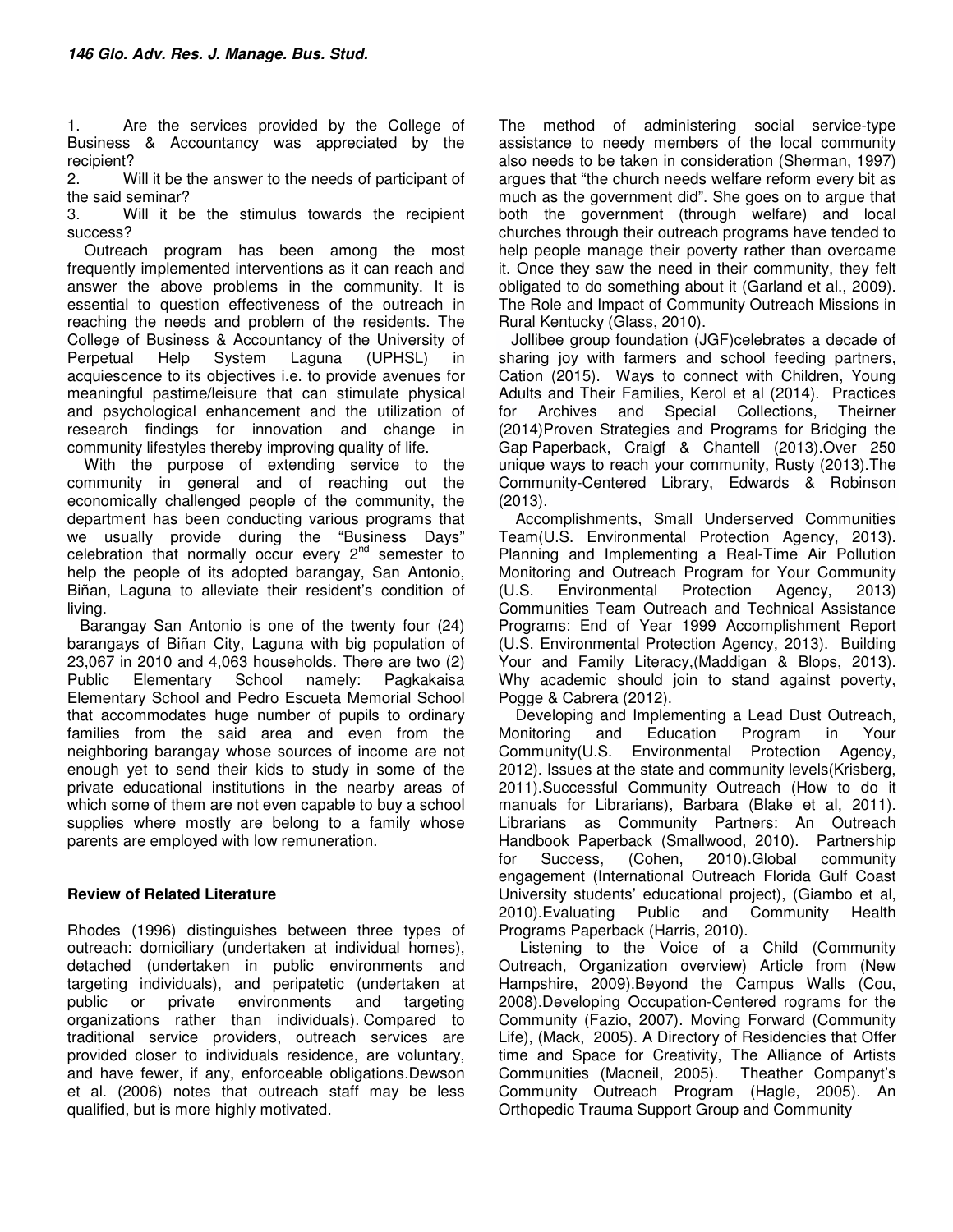**Table 1.** Communities Outreach Program Activities

| <b>COP Activity</b>                      | Frequency | Percentage |
|------------------------------------------|-----------|------------|
| How to start a business                  | 18        | 28.6       |
| Flower Arrangement and Candle-Making     | 23        | 36.5       |
| Nail Art and Women's Make-up Application | 22        | 34.9       |
| Total                                    | 63        | 100.00     |

 **Table 2.** Beneficiaries Evaluation "How to Start a Business"

| <b>Indicators</b>                                     | <b>Weighted Mean</b> | Interpretation | Rank |
|-------------------------------------------------------|----------------------|----------------|------|
| The activity was done at the proper place & time      | 4.44                 | Very Good      | 5    |
| It answers the family needs in the community          | 4.72                 | Excellent      | 4    |
| It will help their personal, financial & social needs | 4.89                 | Excellent      | 2.5  |
| It is clear & understood to the participants          | 5.00                 | Excellent      |      |
| It is successfully done                               | 4.89                 | Excellent      | 2.5  |
| Weighted Mean Average                                 | 4.79                 | Excellent      |      |

Outreach Program: An article from Health & Social(Bradford, 2005). Hospital program provides outreach for homes mentally ill patients Integrated Model Programs based on Assertive (Frieden, 2005).

 The above mentioned literature review portrays on proofs from the international sources that can be applied to any area including education, church and health services, and basically involves the method of social service-type assistance to the needy members of the local community. The outreach services can be used to reach out and engage specific customer groups and those who do not tend to use mainstream services including those people who are 'harder to reach and where we can apply strategy to have them participate in the activity away from mainstream settings rather be in more informal and relaxed environment.

### **METHODOLOGY**

The researcher utilized the descriptive survey method of research to gather information necessary for the purposes of the study. Moreover, the present study deals with what are prevailing, particularly to the beneficiaries. The department provides an instrument in gathering specific information through the Evaluation Sheet both for the beneficiaries and participants of the activities as well as a participant's reflection. The expressive method is a general quantitative method of research that describes specifically the present and prevailing characteristics of the respondents.

#### **Instruments**

Table 1 shows the activities for the three (3) seminar

provided by the College of Business & Accountancy on 1) How to Start a business given last January 16, 2014 2) Flower Arrangement and Candle Making on October 9, 2014 & 3) Nail Art and Make-Up Application on February 20, 2015 respectively where the numbers of respondents are seen and the percentage.

 As we can see in the table, all the respondents in the three (3) different seminars provided by the department were considered in the study. The largest group came from the second seminar "Flower Arrangement & Candle Making" with a population of 23 with 36.5% followed by the seminar for "Nail Art & Women's Make Up Application with participants' total of 22 with 34.9 percent while the beneficiaries who attended in the first seminar "How to Start Business was 18 with 28.6 percent.

### **Sources of Data**

The sources of data constituted the instrument that were constructed by the Community Outreach Department contain the following questions: 1) The program done properly 2) It answer the family needs, as well as the community 3) It helps the personal, financial & social needs 4) It is acceptable & understandable to the respondents 5) It is successfully done. The said questions are given on their own vernacular or tagalog to easily understand by the respondents.

#### **Evaluation and Scoring**

Options to the items of the questionnaire were arranged in a Likert Scale within a continuum of five (5) shown below with the corresponding verbal rating.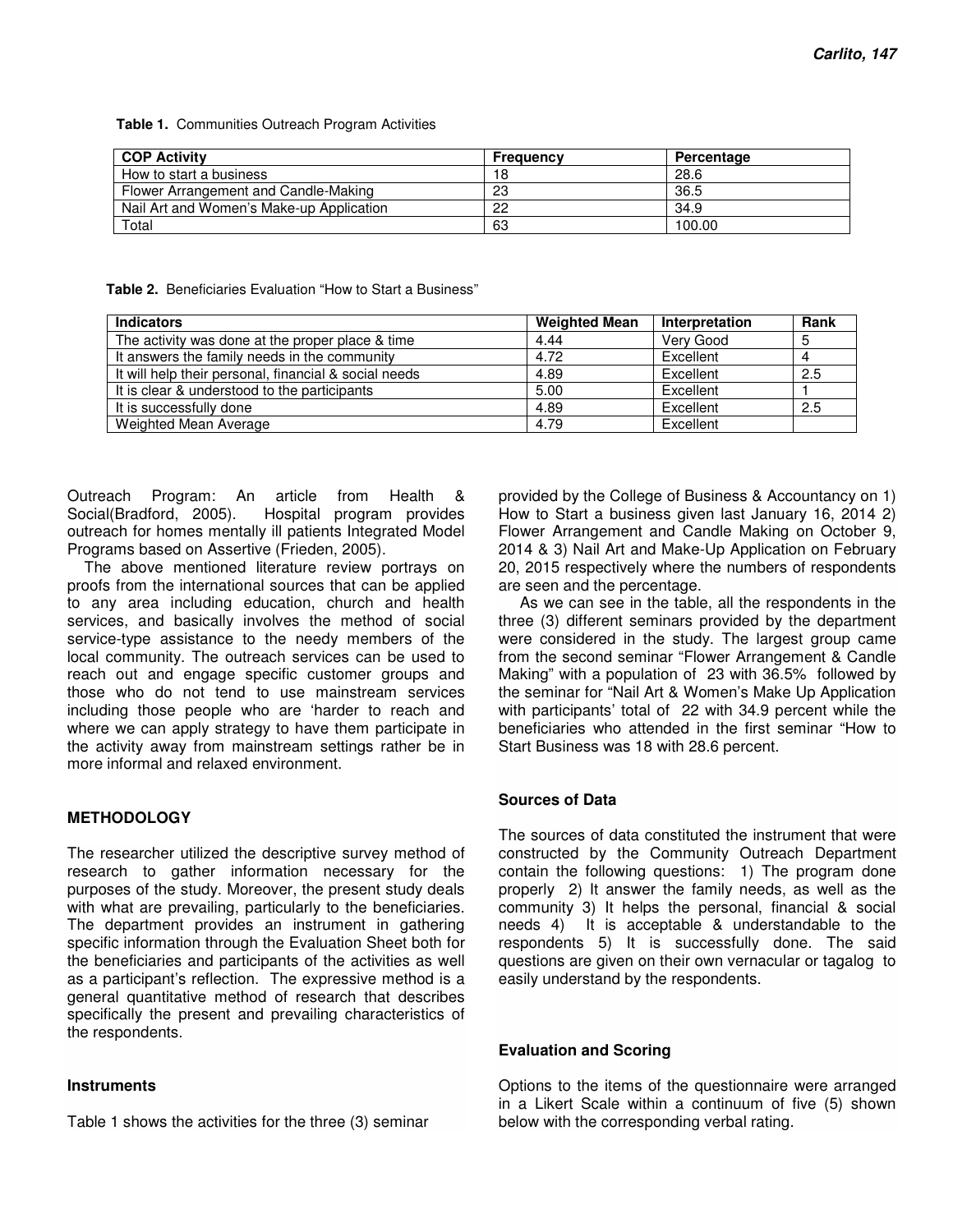**Table 3.** Beneficiaries Evaluation "Flower Arrangement & Candle Making"

| Indicators                                            | Weighted Mean | Interpretation | Rank |
|-------------------------------------------------------|---------------|----------------|------|
| The activity was done at the proper place & time      | 4.52          | Excellent      |      |
| It answers the family needs in the community          | 4.78          | Excellent      | 3.5  |
| It will help their personal, financial & social needs | 4.78          | Excellent      | 3.5  |
| It is clear & understood to the participants          | 4.96          | Excellent      |      |
| It is successfully done                               | 4.91          | Excellent      |      |
| Weighted Mean Average                                 | 4.79          | Excellent      |      |

 **Table 4.** Beneficiaries' Evaluation" Nail Art and Women's Make up Application"

| Indicators                                            | Weighted Mean | Interpretation | Rank |
|-------------------------------------------------------|---------------|----------------|------|
| The activity was done at the proper place & time      | 4.64          | Excellent      |      |
| It answers the family needs in the community          | 4.73          | Excellent      |      |
| It will help their personal, financial & social needs | 4.91          | Excellent      |      |
| It is clear & well appreciated by the participants    | 4.95          | Excellent      |      |
| It is successfully done                               | 4.86          | Excellent      |      |
| Weighted Mean Average                                 | 4.8182        | Excellent      |      |

**Table 5.** Difference in the Beneficiaries Evaluation

|                       | Sum of Squares | ldf | Mean Square |     | Sig.            |
|-----------------------|----------------|-----|-------------|-----|-----------------|
| <b>Between Groups</b> | 101٠.          |     | .006        | 103 | .902            |
| <b>Within Groups</b>  | კ.269          | 60  | 054         |     | Not Significant |
| Total                 | 3.280          | 62  |             |     |                 |

| <b>Verbal Rating</b> | <b>Numerical Points</b> |
|----------------------|-------------------------|
| Excellent (E)        | ٠h                      |
| Very Good (VG)       |                         |
| Good (G)             | 3                       |
| Fair $(F)$           | 2                       |
| Poor (P)             |                         |

#### **RESULTS AND DISCUSSION**

Table 2 shows the summary of the recipient's evaluation for the above seminar on "How to Start a Business" provided by the CBA last January 16, 2014 regarding the questions as the indicator in the evaluation's sheet given to the recipient in connection to the activity they have attended.

 Table 3 shows the summary of the recipient's evaluation for the above seminar "Flower Arrangement & Candle Making" provided by the CBA last October 10, 2014 about the questions as the indicator in the evaluation's sheet given to the recipient in connection to the activity they have attended.

 Table 4 shows the summary of the recipient's evaluation for the above seminar "Nail Art & Women's Make Up Application given by the CBA department last October 10, 2014 about the questions as the indicator in the evaluation's sheet given to the recipient in connection to the activity they have attended.

 Table 5 shows the difference in the Beneficiaries Evaluation of Community Outreach Program activities when group according to activity.

 The knowledge and understanding of the beneficiaries for the seminar's given by the CBA department were taken using the questions in the evaluation sheet answered by the participant after the activity. Based on the Evaluation Report Summary gathered in the above three (3) activities given by the department in three different occasions, and as reflected on the table, the beneficiaries was accorded the highest rank. They obtained the average weighted mean of 4.79 in the first seminar provided then another average weighted mean of 4.79 and 4.8182 average weighted mean in the  $3^{rd}$ and last activity. Thus, this signifies that the beneficiaries were satisfied and "strongly agreed" that they clearly understand the activities.

#### **CONCLUSION AND RECOMMENDATIONS**

This task was instigated by the researcher to assess the efficiency of the activity of the Seminar Workshop in the Community Outreach Program being provided by the